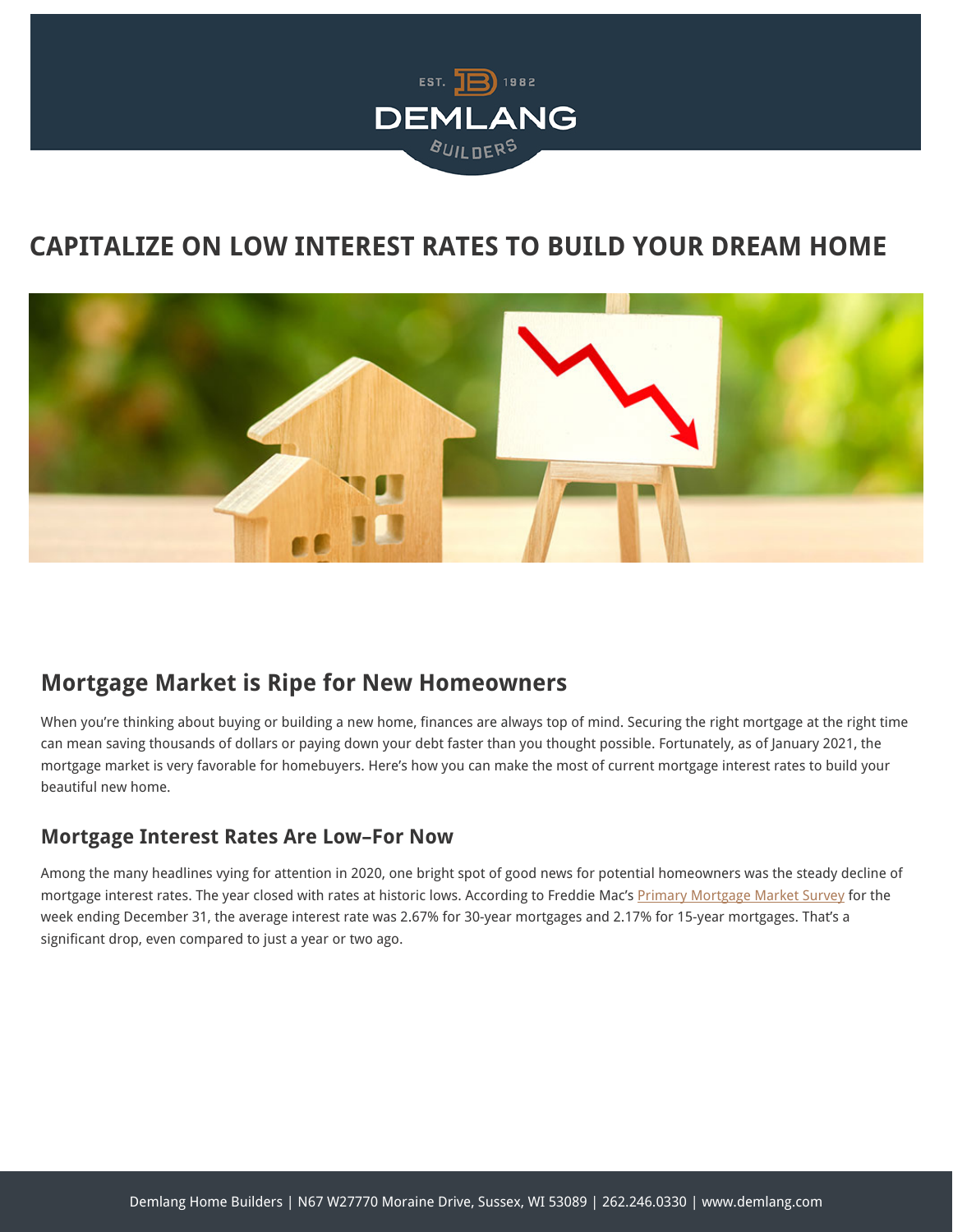



If you're dreaming of a new home, you're probably wondering one thing: Will rates continue to drop? It's hard to say. A [forecast from](https://www.forbes.com/advisor/mortgages/mortgage-interest-rates-forecast/) [Forbes](https://www.forbes.com/advisor/mortgages/mortgage-interest-rates-forecast/) predicts that 30-year mortgage rates could rise modestly over the course of 2021, ending the year near 3.1 to 3.3%. That may not sound like much, but even a small uptick in the interest rate can cost you thousands over the course of a loan. There's a chance that rates will continue to fall, but this isn't a given. With the volatility we're seeing in the economy and mortgage market, why not lock in favorable rates now?

Low interest rates have caused the demand for housing to skyrocket. Right now, demand is outpacing inventory. Houses are selling fast, and homebuyers are settling for what they can find instead of the home of their dreams. Even with affordable financing on your side, you might not find an existing home for sale that works for your family. One surefire way to solve this issue is to build a new home that's customized to suit your lifestyle. Right now, money is cheap, and new construction is the certain way to lock in pricing that works for your budget. You can take advantage of today's interest rates to build tomorrow's "home sweet home" with Demlang.

Rate information is constantly changing. If you're interested in financing a new home, check with your financial institution for current rates and to create a financing plan that works for you.

#### **Get More Home For Modest Monthly Payments**

One of the best parts of today's low interest rates is that you can afford more home than ever before. Even with the increased price of building due to issues like lumber shortages, you'll still be able to have your dream home for remarkably affordable payments. If you've been on the fence about building a new home, the time to act is now.

To illustrate, let's suppose you've been considering building a new home with a total property value of \$450,000, including the lot/land. You intend to make the standard 20% down payment and finance the rest with a 30-year mortgage. For simplicity's sake, we'll leave out taxes, insurance, HOA dues, or anything else included in an escrow payment. If you had originated that mortgage loan just two years ago,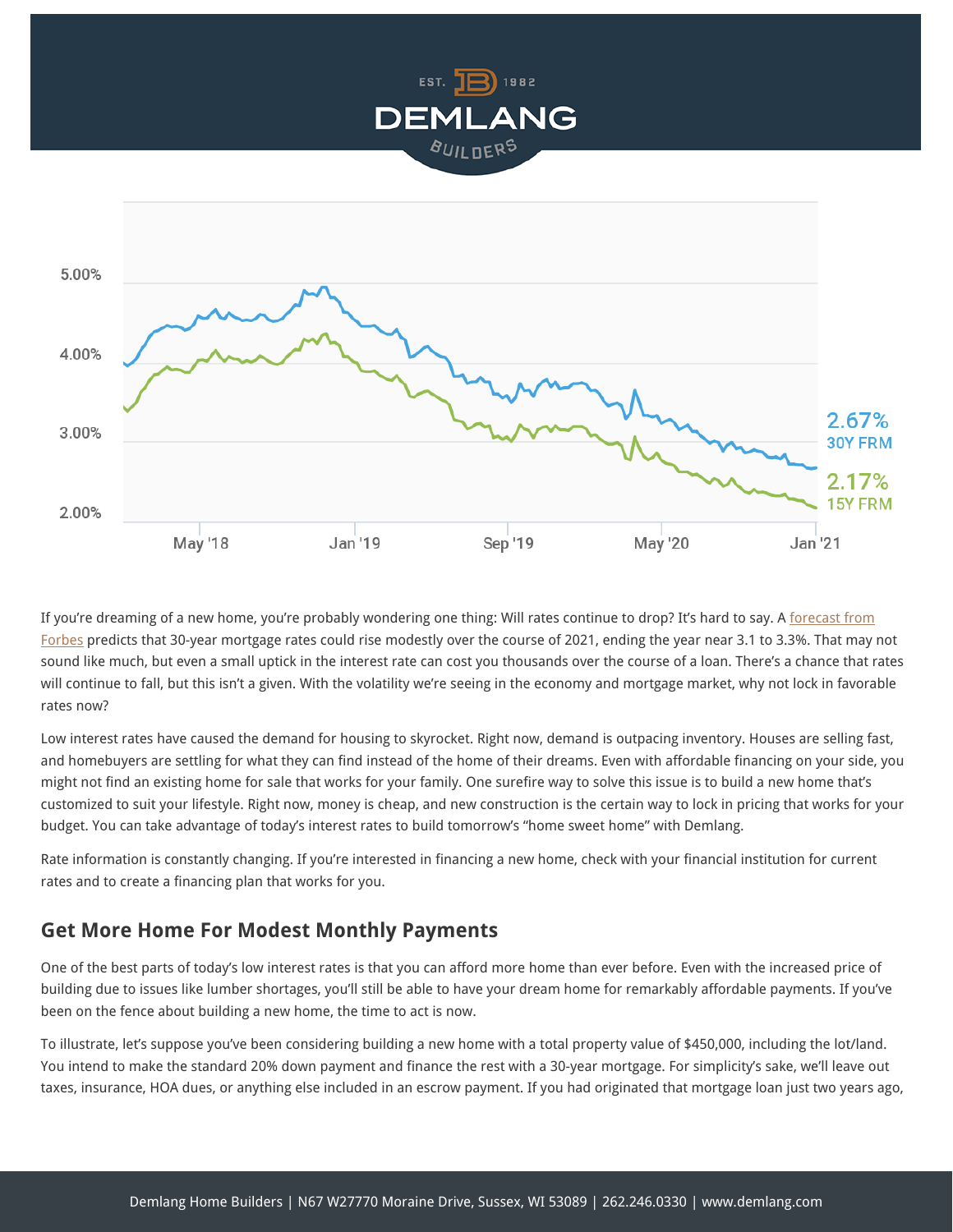

when interest rates topped 4.5%, you'd end up paying nearly \$135,000 more than you would for a new loan starting today-and that's just interest!

|                       | <b>Now (2021)</b> | <b>Before (2019)</b> |
|-----------------------|-------------------|----------------------|
| <b>Property Value</b> | \$450,000         | \$450,000            |
| Mortgage Amount       | \$360,000         | \$360,000            |
| Interest Rate         | 2.67%             | 4.51%                |
| Monthly Payment       | \$1,454           | \$1,826              |
| <b>Total Interest</b> | \$163,692         | \$297,517            |
| <b>Total Payments</b> | \$523,692         | \$657,517            |
|                       |                   |                      |

To get a little more square footage or unique features, you might be interested in a home and lot package with a total value of \$500,000. Building that ideal new home now will save you over \$400 monthly, and nearly \$150,000 total, compared to a mortgage that was taken out in January 2019.

|                       | <b>Now (2021)</b> | <b>Before (2019)</b> |
|-----------------------|-------------------|----------------------|
| <b>Property Value</b> | \$500,000         | \$500,000            |
| Mortgage Amount       | \$400,000         | \$400,000            |
| Interest Rate         | 2.67%             | 4.51%                |
| Monthly Payment       | \$1,616           | \$2,029              |
| <b>Total Interest</b> | \$181,796         | \$330,530            |
| <b>Total Payments</b> | \$581,796         | \$730,530            |

In fact, you could afford a **\$565,000 property** and still make lower monthly payments than you'd be making on a \$450,000 property that originated in January 2019. And you'd still be paying far less in total interest–\$205,000 instead of \$297,000. Spending more of your hardearned money on your dream home (and less on interest) seems like a win to us.

#### **Own Your New Home Even Faster**

A traditional 30-year loan isn't your only financing option for your custom dream home. If you'd rather own your new home sooner, and you don't mind paying a little more each month, consider a loan with a shorter lifetime. Interest rates are down across the board, making these options more attractive than ever. With some smart planning, you can own your forever home before you enter retirement.

Let's consider those same property options as before, but this time, we'll take a look at different loan options at today's going interest rates. Here's what your monthly payments would look like for different mortgage lengths, not including escrow payments.